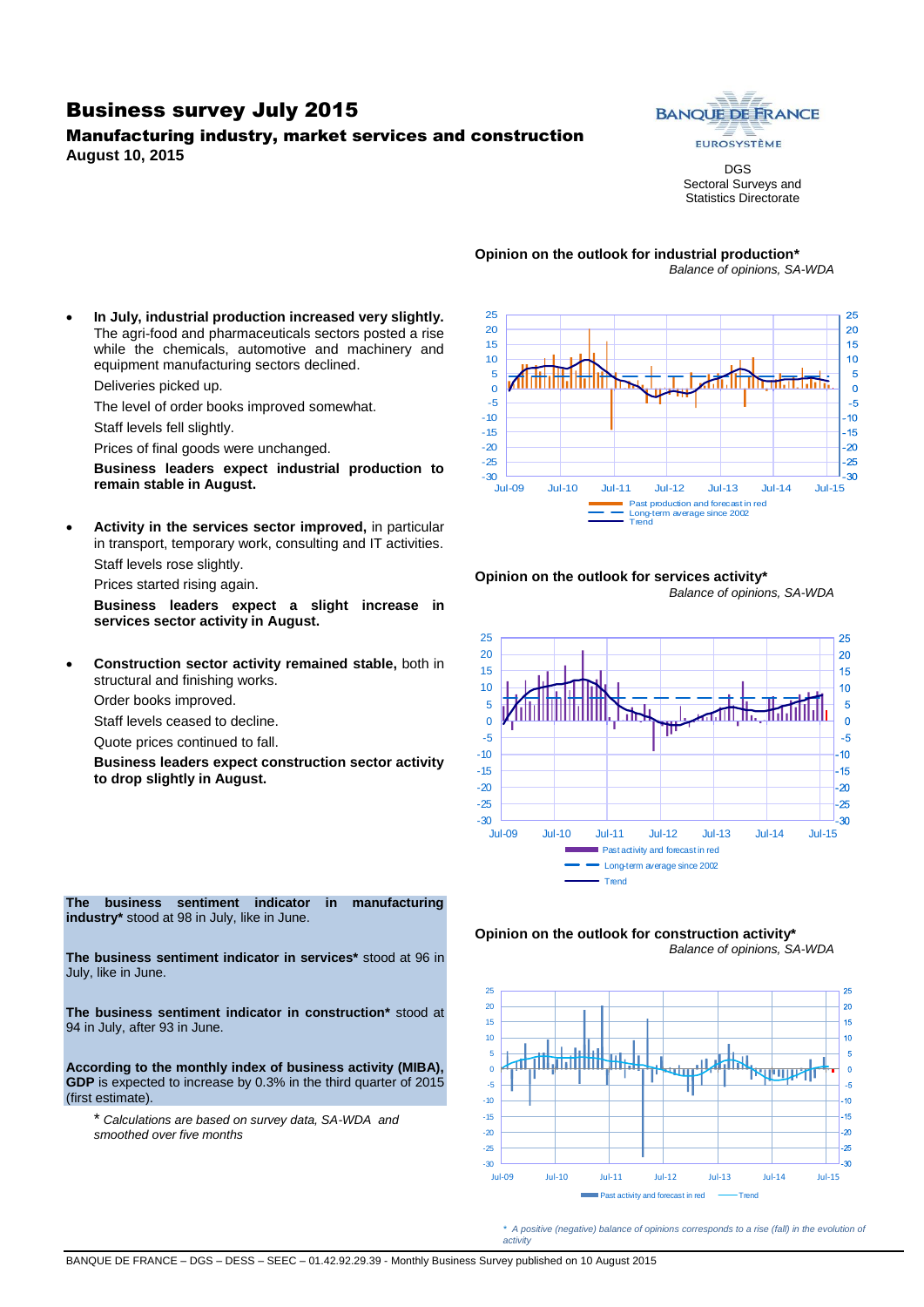| manuracturniy muusti y        |        |        |              |        |                |        |        |        |        |                |          |          |
|-------------------------------|--------|--------|--------------|--------|----------------|--------|--------|--------|--------|----------------|----------|----------|
|                               | Sep-14 | Oct-14 | Nov-14       | Dec-14 | $Jan-15$       | Feb-15 | Mar-15 | Apr-15 | May-15 | $Jun-15$       | $Jul-15$ | Aug-15   |
| Change                        |        |        |              |        |                |        |        |        |        |                |          | Forecast |
| Production                    | 1      | 3      | 4            | 0      | $\overline{7}$ | 1      | 4      | 2      | 6      | 2              | 1        | 0        |
| <b>Deliveries</b>             |        | 4      | 7            | 4      | 10             | 0      | 5      | 6      | 9      | $\overline{2}$ | 6        |          |
| Total orders                  | 2      | 3      | 6            | 5      | 8              | 1      | 5      | 6      | 8      | 3              | 5        |          |
| Staff                         | 0      | 0      | $-1$         | $-2$   | 0              | 0      | $-1$   | 0      | 0      | $-1$           | $-1$     |          |
| Final goods prices            | $-1$   | $-3$   | $-2$         | $-1$   | $-4$           | $-1$   | $-1$   | $-1$   | 0      | 0              | 0        |          |
| Commodity prices              | $-2$   | $-2$   | $-1$         | $-2$   | $-5$           | $-1$   | $-1$   | 0      | 1      | 2              | 0        |          |
| Level                         |        |        |              |        |                |        |        |        |        |                |          |          |
| Order books                   | 0      | 1      | $\mathbf{1}$ | 4      | $\mathbf 0$    | 0      | 2      | 4      | 4      | 5              | 6        |          |
| Inventories of finished goods | 3      | 4      | 3            | 5      | 3              | 5      | 4      | 3      | 3      | 4              | 3        |          |
| Capacity utilisation rate     | 76.1   | 76.3   | 76.4         | 76.3   | 76.8           | 76.5   | 76.6   | 76.6   | 76.8   | 77.2           | 76.9     |          |
| Cash positions                | 9      | 7      | 7            | 6      | 7              | 6      | 11     | 11     | 10     | 9              | 9        |          |

## **Manufacturing industry**

## **Services**

|                  | Sep-14         | Oct-14 | Nov-14         | Dec-14 | Jan-15                | Feb-15 | Mar-15 | Apr-15 | May-15 | Jun-15 | <b>Jul-15</b>  | Aug-15   |
|------------------|----------------|--------|----------------|--------|-----------------------|--------|--------|--------|--------|--------|----------------|----------|
| <b>Change</b>    |                |        |                |        |                       |        |        |        |        |        |                | Forecast |
| Activity         | $\overline{2}$ | 5      | 2              | 6      | $\overline{4}$        | 8      | 5      | 9      | 3      | 9      | 8              | 3        |
| Aggregate demand | 4              | 4      | $\overline{2}$ | 6      | 3                     | 5      | 5      | 8      | 4      | 10     | 7              |          |
| Prices           | -1             | $-1$   | -1             | $-4$   | -6                    | $-1$   | $-1$   | 1      | 0      | $-2$   | $\overline{2}$ |          |
| Staff            | -1             | 2      | 1              | 3      | 1                     | 2      | 3      | 3      | 2      | 5      | 3              |          |
| Level            |                |        |                |        |                       |        |        |        |        |        |                |          |
| Cash positions   | 8              | 10     | 11             | 12     | 12                    | 8      | 15     | 13     | 14     | 13     | 14             |          |
|                  |                |        |                |        | $P$ and also call and |        |        |        |        |        |                |          |

#### **Construction**

|                  | Sep-14 | Oct-14 | Nov-14 | Dec-14 | Jan-15 | Feb-15 | Mar-15 | Apr-15 | May-15 | $Jun-15$ | Jul-15 | Aug-15   |
|------------------|--------|--------|--------|--------|--------|--------|--------|--------|--------|----------|--------|----------|
| ∣Change          |        |        |        |        |        |        |        |        |        |          |        | Forecast |
| Activity         | $-3$   | -5     | $-3$   | $-3$   | -1     | 0      | 3      | $-1$   | 0      | 4        | 0      | -1       |
| Estimates prices | -3     | $-4$   | -4     | $-4$   | -6     | -4     | $-4$   | $-4$   | -3     | $-4$     | $-3$   |          |
| Staff            | -1     | -4     | -1     | $-2$   | $-3$   | -3     | -1     | -1     | $-2$   | -1       | 0      |          |
| ∣Level           |        |        |        |        |        |        |        |        |        |          |        |          |
| Order books      | $-7$   | $-4$   | $-3$   | $-5$   | -8     | -4     | $-2$   | 0      | 3      | -1       | 5      |          |

Notes :

- A positive (negative) balance of opinions corresponds to a rise (fall) in the evolution of activity.
- The last point corresponds to the business leaders' forecasts of future activity.
- The series are revised on a monthly basis. These revisions take into account additional gross data and the evolution of the seasonal and working-day adjustment depending on the latest available data. The business sentiment indicators of the previous months are revised accordingly.